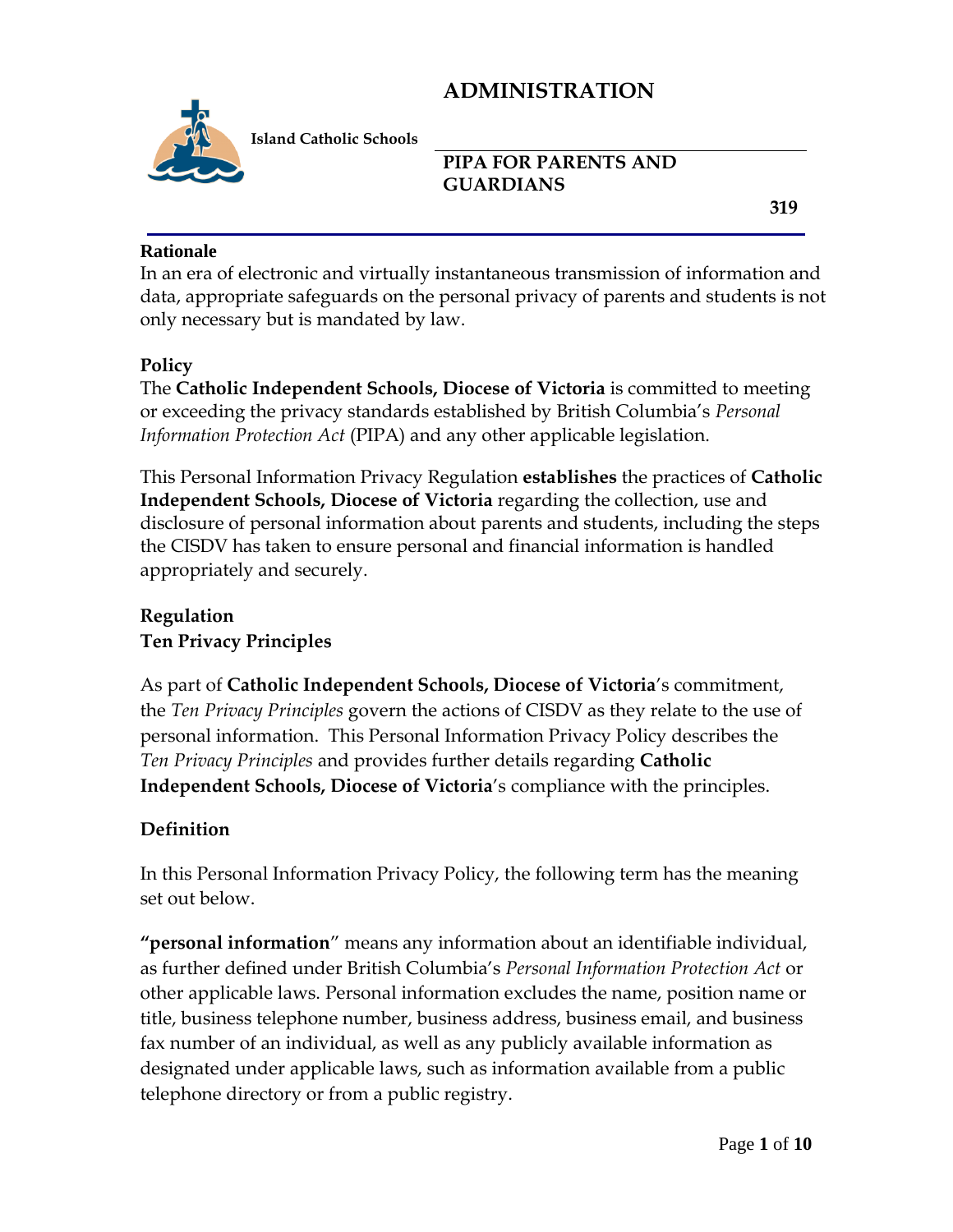

**Island Catholic Schools** 

#### **PIPA FOR PARENTS AND GUARDIANS**

 **319**

**"parent"** means the parent, guardian, or other legal representative of a student.

**"student"** means a prospective, current, or past student of Island Catholic Schools.

#### *Principle 1 - Accountability*

**Catholic Independent Schools, Diocese of Victoria** is responsible for maintaining and protecting the personal information under its control. In fulfilling this mandate, the CISDV designates (an) individual(s) who is(are) accountable for each of the school's compliance with the *Ten Privacy Principles*. This individual is the *Privacy Officer* of the school.

You may contact our Privacy Officer as follows:

| Catholic Independent Schools, Diocese of Victoria |
|---------------------------------------------------|
| St. Joseph's School, Victoria                     |
| St. Patrick's School                              |
| St. Andrew's Regional High School                 |
| Queen of Angels School, Duncan                    |
| St. John Paul II                                  |

Beverly Pulyk Katja Groves Deanne Paulson Glen Palahicky Kathy Korman Rachelle Warman

#### *Principle 2 - Identifying Purposes*

**Catholic Independent Schools Diocese of Victoria** will, before or at the time personal information is collected, identify the purposes for which the information is collected, used and disclosed.

#### *What Information is Collected?*

**Catholic Independent Schools Diocese of Victoria** collects and uses personal information to provide students with the best possible educational services enunciated by the Mission statement of the school. Most of the information the school collects comes to the school directly from parents and students or is information regarding the student's school activities, performance or behaviour,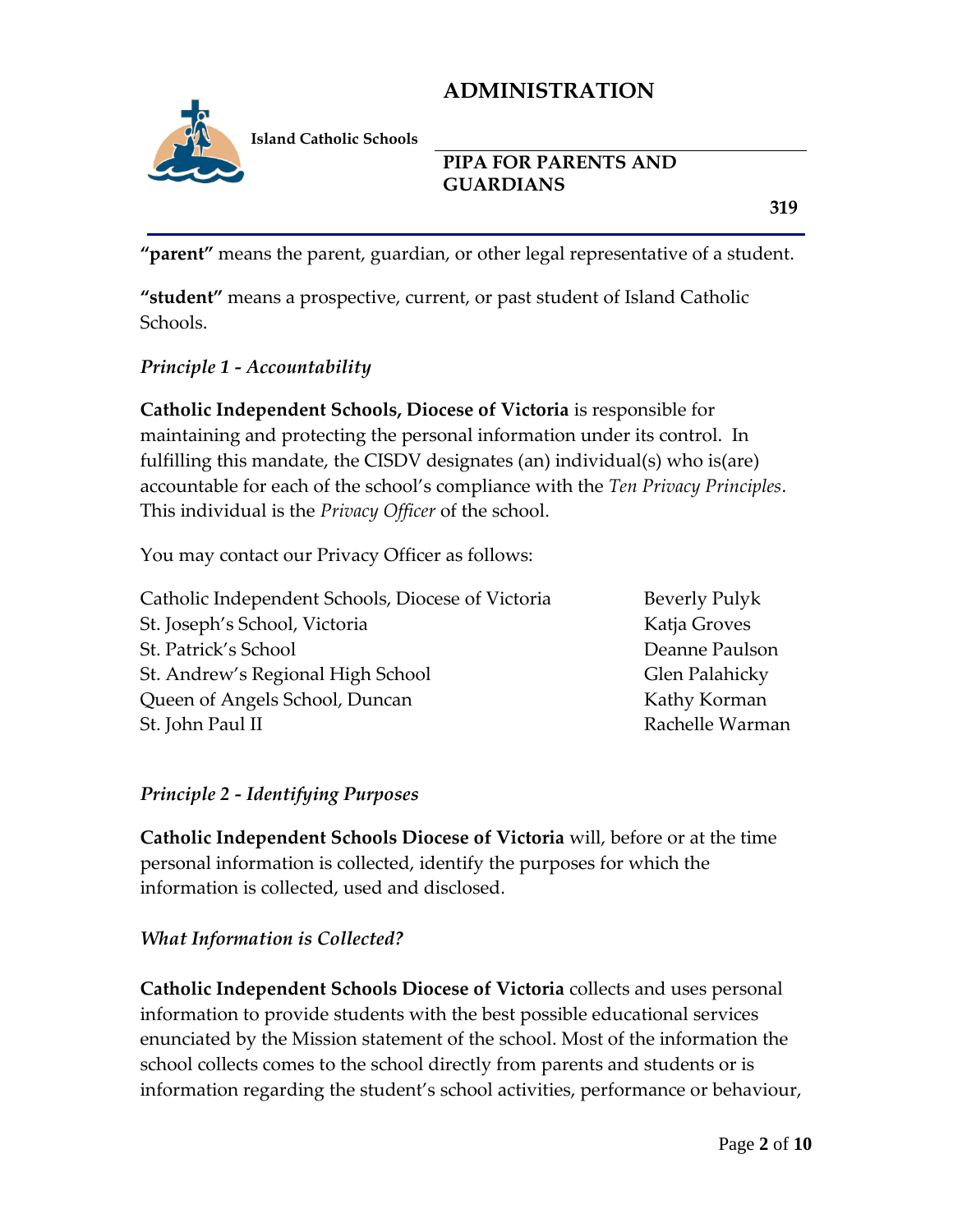

**Island Catholic Schools** 

#### **PIPA FOR PARENTS AND GUARDIANS**

such as attendance records or grades. For example, when a student applies to register in the school, the school will ask you to provide the information that enables it to complete the registration process. This also includes information on academic, health, and personal matters needed by the school to provide the best possible education and co-curricular programs. **Catholic Independent Schools Diocese of Victoria** also collects information in connection with the use of its computer systems.

#### *Principle 3 – Consent*

**Catholic Independent Schools Diocese of Victoria** will obtain consent of the individual for the collection, use or disclosure of personal information except where the law states exemptions, grants permission, or creates a requirement for collection, use, or disclosure of personal information.

Requirements for consent to collection, use or disclosure of personal information vary depending on circumstances and on the type of personal information that is intended to be collected, used or disclosed. In determining whether consent is required and, if so, what form of consent is appropriate, **Catholic Independent Schools Diocese of Victoria** will take into account both the sensitivity of the personal information and the purposes for which **Catholic Independent Schools Diocese of Victoria** will use the information. Consent may be express, implied (including through use of "opt-out" consent where appropriate), or deemed. For example, if an individual provides his/her mailing address and requests information regarding a particular service, consent to use the address to provide the requested information may be implied.

On giving reasonable written notice to **Catholic Independent Schools Diocese of Victoria**, an individual may withdraw consent to the collection, use or disclosure of his or her personal information. Upon notice of withdrawal of consent, **Catholic Independent Schools Diocese of Victoria** will notify the individual of the likely consequences of withdrawing his or her consent and, except where otherwise required or permitted by law, **Catholic Independent Schools Diocese of Victoria** will stop collecting, using or disclosing the personal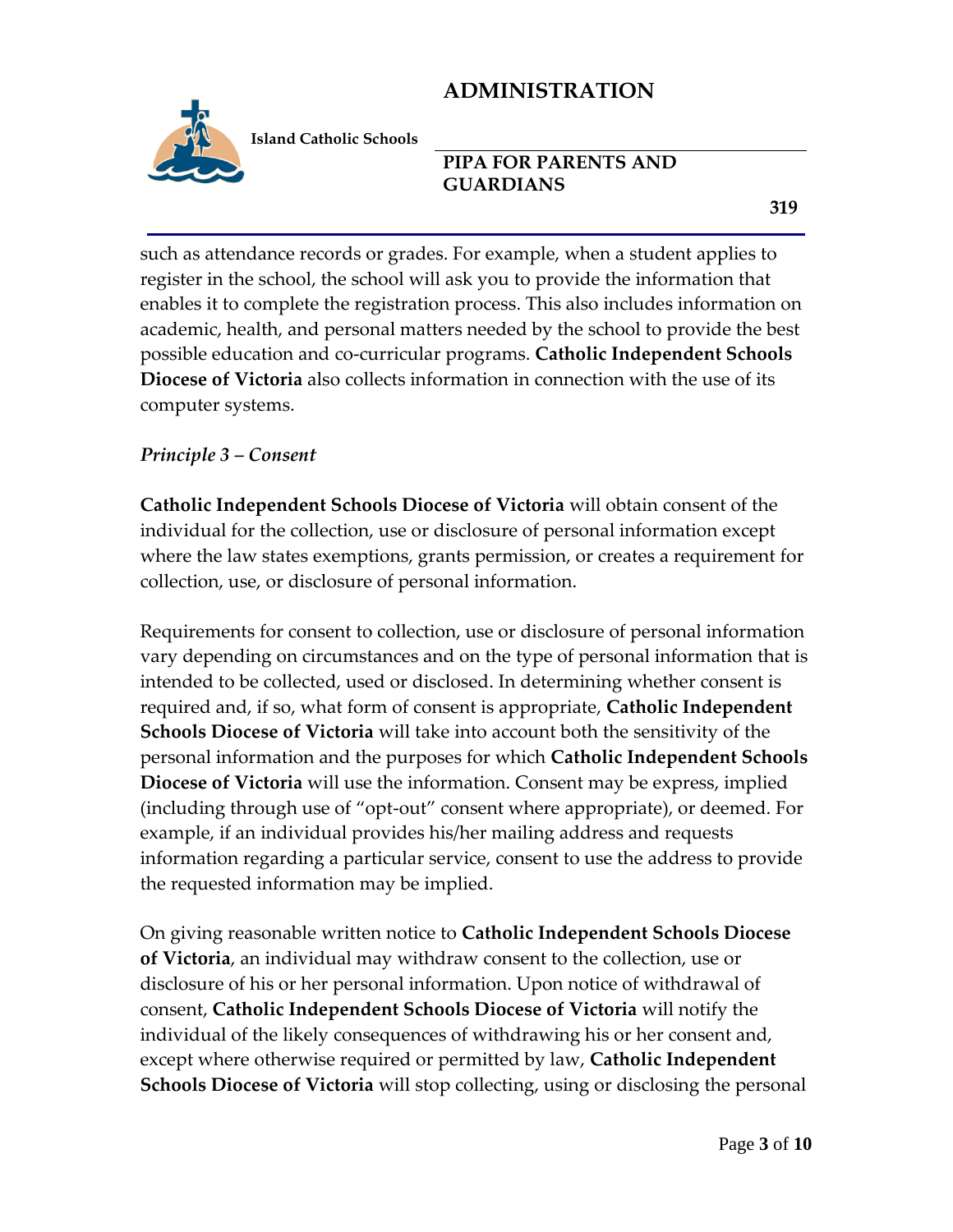

**PIPA FOR PARENTS AND GUARDIANS** 

 **319**

information as requested.

If a person provides **Catholic Independent Schools Diocese of Victoria** or its service providers or agents with personal information about an individual, the person represents that it has all necessary authority and/or has obtained all necessary consents from such individual to enable **Catholic Independent Schools Diocese of Victoria** to collect, use and disclose such personal information for the purposes set forth in this Personal Information Privacy Policy.

### *Principle 4 – Limiting Collection*

**Catholic Independent Schools Diocese of Victoria** will limit the personal information collected to that information necessary for the purposes identified by the school.

#### *Principle 5 – Use, Disclosure and Retention*

**Catholic Independent Schools Diocese of Victoria** will only use, disclose and retain personal information for the purpose for which it was collected unless the individual has otherwise consented, or when its use, disclosure or retention is required or permitted by law.

## **How is Information Used?**

**Catholic Independent Schools Diocese of Victoria** uses personal information as follows:

- $\triangleright$  to communicate with parents and students, process applications and ultimately to provide students with the educational services and cocurricular programs you expect.
- $\triangleright$  to enable the school to operate its administrative function, including payment of school fees and maintenance of non-educational school programs including parent and volunteer participation and fundraising.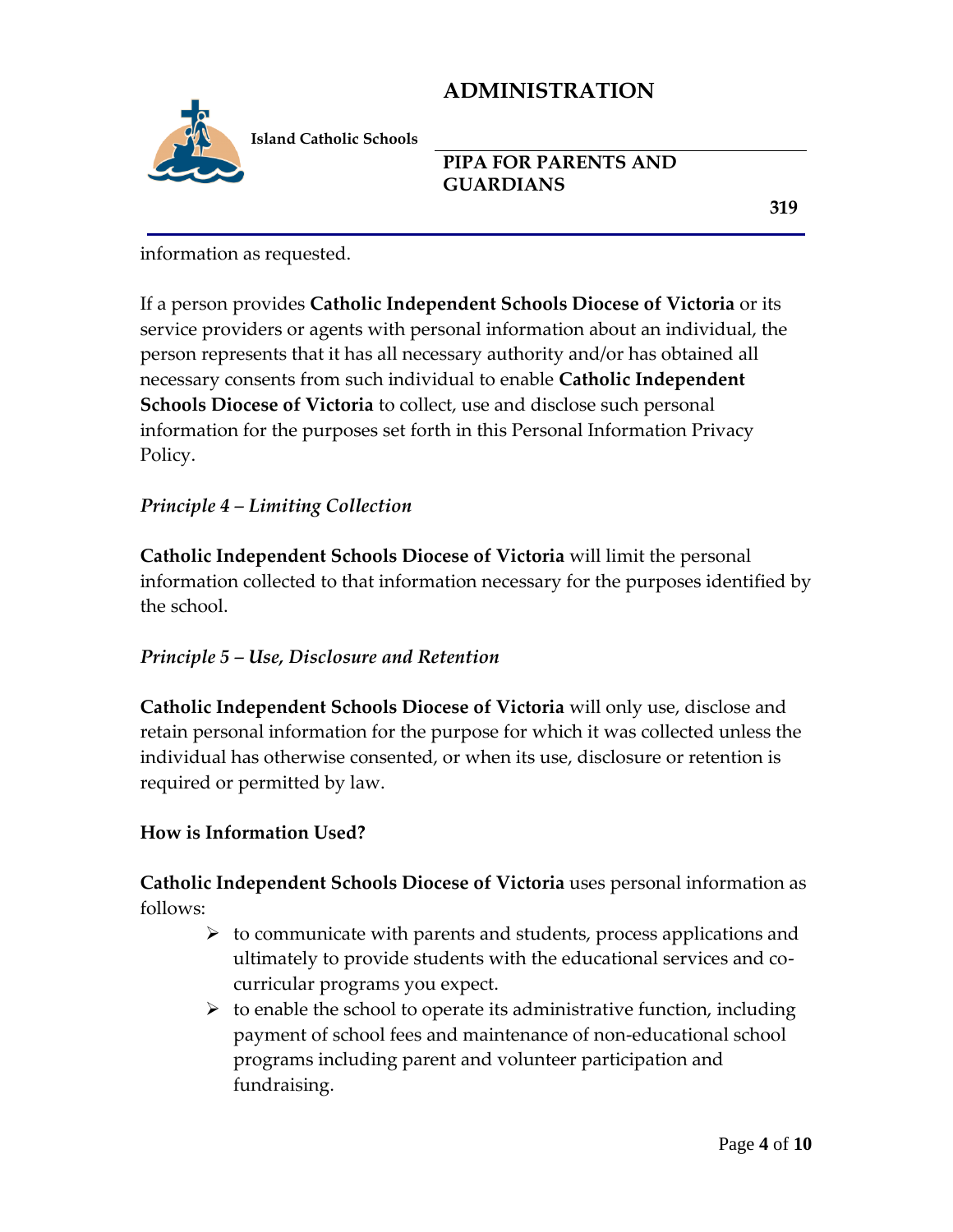

**Island Catholic Schools** 

### **PIPA FOR PARENTS AND GUARDIANS**

 $\triangleright$  health, psychological, or legal information to provide certain specialized services in those areas or as adjunct information in delivering educational services.

If for any reason personal information is required to fulfill another purpose, the school will, where appropriate, notify you and ask you for your consent before the school proceeds.

**Catholic Independent Schools Diocese of Victoria** may use anonymous information, such as information collected through surveys or statistical information regarding students, to constantly improve our school.

### **When May Information be Disclosed?**

**Catholic Independent Schools Diocese of Victoria** may disclose an individual's personal information to others in connection with the purpose for which it was collected, as consented to by the individual, or as required or permitted by law. The following are some examples of how **Catholic Independent Schools Diocese of Victoria** may disclose personal information.

#### *When Authorized by You*

- $\triangleright$  Other educational institutions routinely contact the school for personal information about students. For example, if a student moves to another school, college or university, student records are requested by the enrolling institution. Your permission to pass on these records is usually obtained when the student is registered and you authorize the school to disclose such information to other appropriate educational institutions for the ongoing education of the student.
- $\triangleright$  Contact information may be used to enable the school to provide the para-educational and administrative services usually operated by the school. These services include phoning committees, participation groups, parent meetings, fundraising, events, annual general meetings, etc.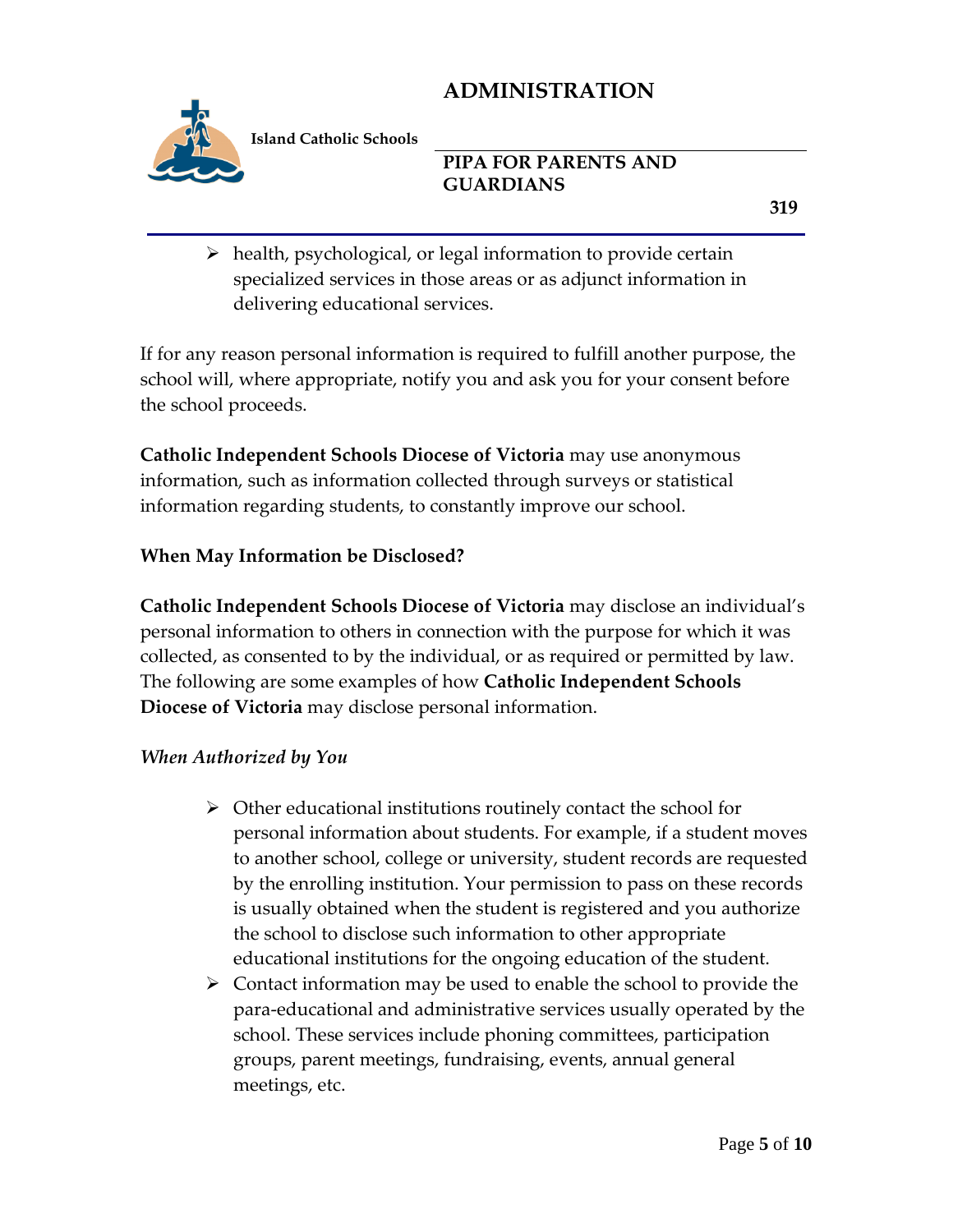

**Island Catholic Schools** 

## **PIPA FOR PARENTS AND GUARDIANS**

 **319**

In some cases, when communication is over the telephone, your consent to the use and/or disclosure of your information will be obtained verbally. In other cases such as when you communicate through e-mail, your consent will be obtained electronically.

### *When Required by Law*

The type of information the school is legally required to disclose most often relates to family court issues, legal proceedings, court orders and government tax reporting requirements. Student information as per Form 1701 is annually filed with the Ministry of Education.

Only the information specifically requested is disclosed and the school takes precautions to satisfy itself that the authorities making the request have legitimate grounds to do so.

#### *When Permitted by Law*

The school is legally permitted to disclose some personal information in situations such as an investigation of illegal activities, reasonable methods to collect overdue accounts, a medical emergency or suspicion of illegal activities, etc. Only pertinent information is disclosed.

The school does not sell, lease or trade information about you to other parties.

#### *Outside Service Suppliers*

At **Catholic Independent Schools Diocese of Victoria**, the school sometimes contacts outside organizations to perform specialized services such as printing, student assessments, market research or data processing. Suppliers of specialized services are given only the information necessary to perform those services, and **Catholic Independent Schools Diocese of Victoria** takes appropriate steps to ensure that such information is securely transferred and stored and is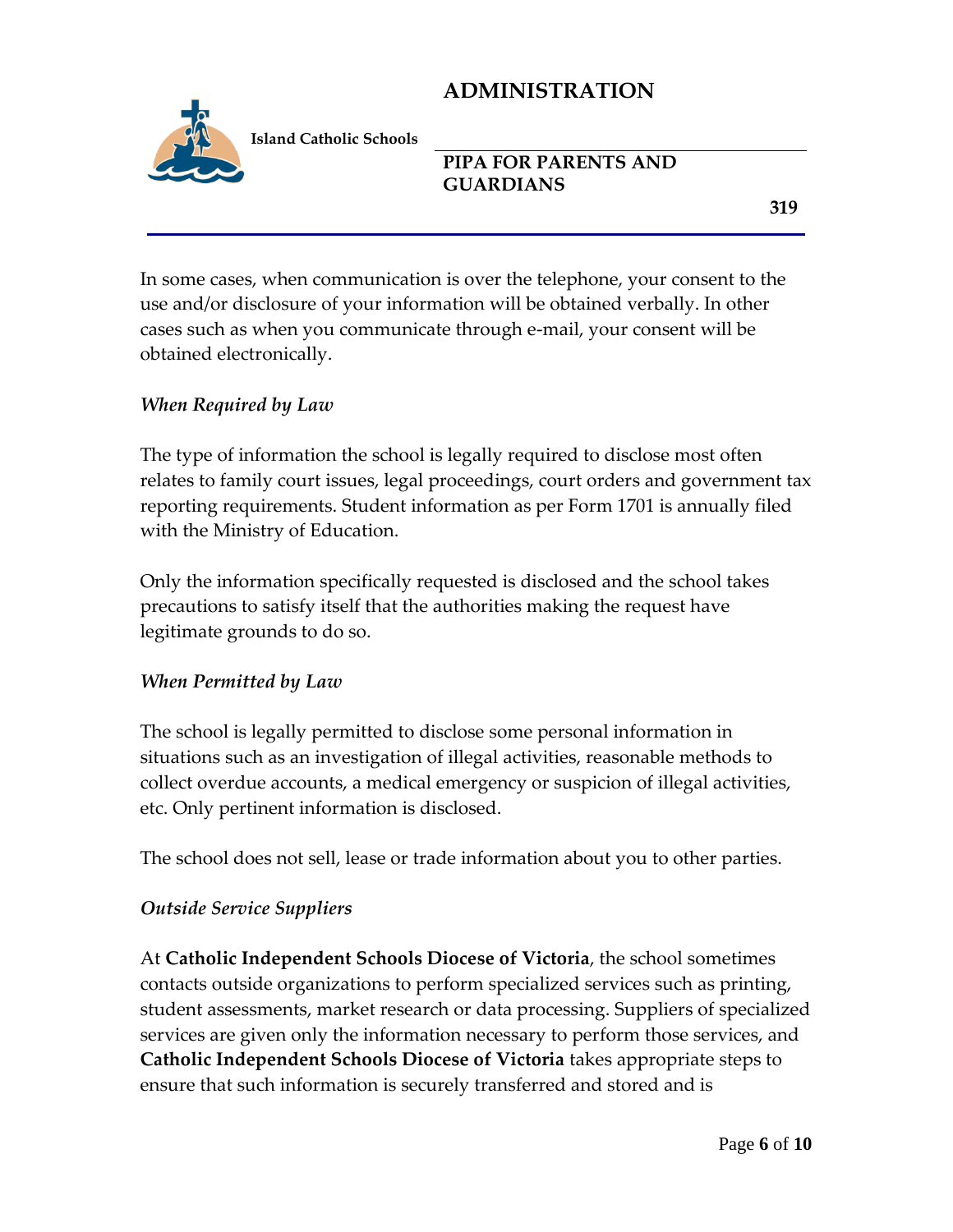

**PIPA FOR PARENTS AND GUARDIANS** 

 **319**

used only to fulfill the purposes for which it was disclosed to the service provider.

### *Restricting Sharing Information*

If you choose to limit the sharing of your personal information, please contact the school office and submit a written letter specifying which items of personal information you wish to limit, and to whom you wish these items to be restricted. Please remember that certain agencies, by law, have access to certain types of personal information.

### **How Long Is Personal Information Retained?**

Personal information will only be retained for the period of time required to fulfill the purpose for which it was collected. Once the personal information is no longer required to be retained to fulfill the purposes for which it was collected and is no longer required or permitted to be retained for legal or business purposes, it will be destroyed or made anonymous.

#### *Principle 6 – Accuracy*

**Catholic Independent Schools Diocese of Victoria** will take appropriate steps to ensure that personal information collected by **Catholic Independent Schools Diocese of Victoria** is as accurate and complete as is reasonably required in connection with the purposes for which it was collected, used or disclosed.

## **How May I Update Outdated or Incorrect Information?**

An individual may, upon written request to **Catholic Independent Schools Diocese of Victoria**, request that **Catholic Independent Schools Diocese of Victoria** correct an error or omission in any personal information that is under **Catholic Independent Schools Diocese of Victoria**'s control and **Catholic Independent Schools Diocese of Victoria** will, as appropriate, amend the information as requested and send the corrected personal information to each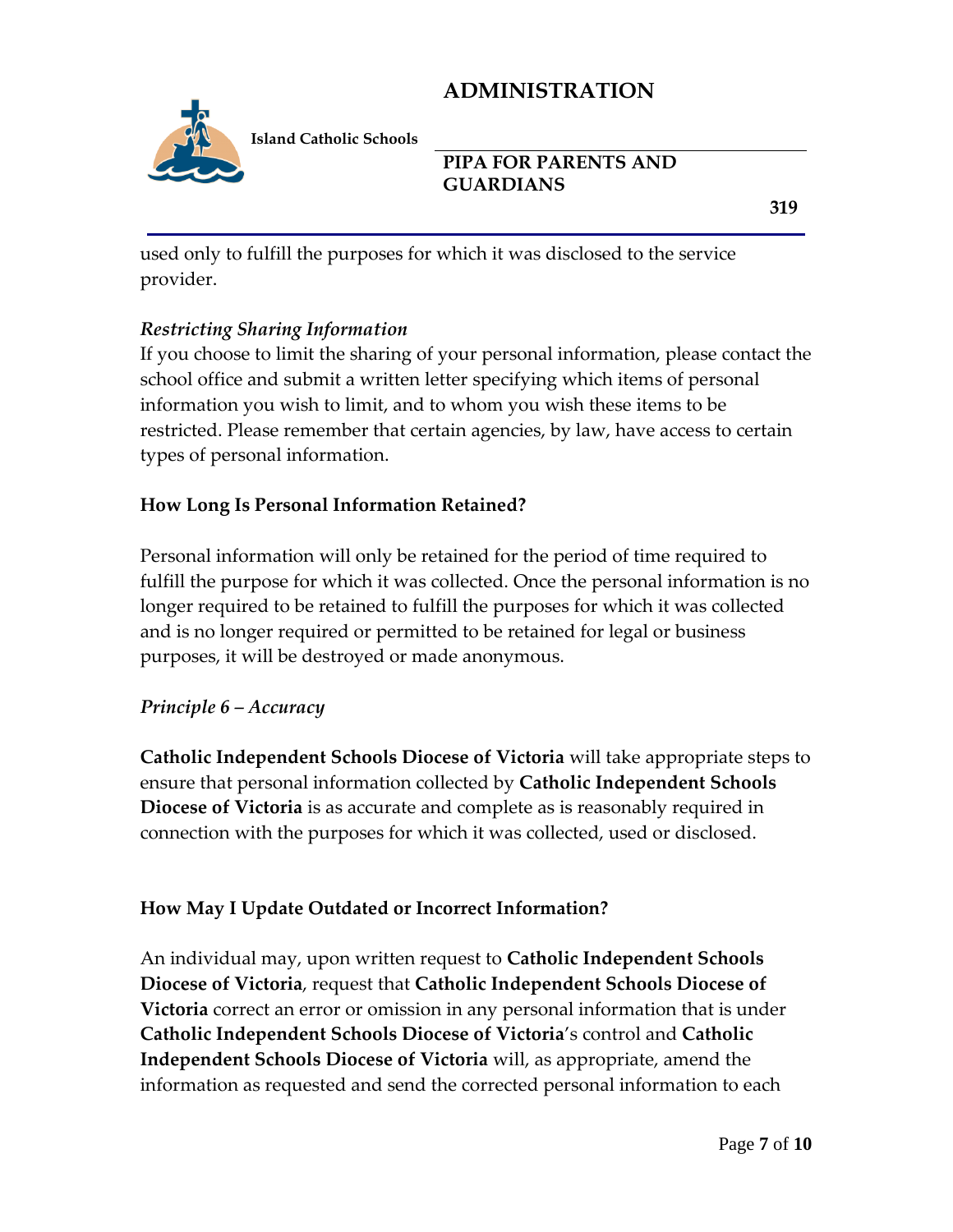

### **PIPA FOR PARENTS AND GUARDIANS**

 **319**

third party to which it has disclosed the information during the preceding year.

## *Principle 7 – Safeguarding Personal Information*

**Catholic Independent Schools Diocese of Victoria** will protect personal information by security safeguards that are appropriate to the sensitivity level of the information.

## **The School's Employees**

In the course of daily operations, access to personal information is restricted to authorized employees who have a legitimate reason for accessing it. For example, teachers will have access to personal information about students but not your account with the school.

Employees are appropriately educated about the importance of privacy and they are required to follow the school's policies and procedures regarding handling of personal information.

#### **Student Files**

Student files are stored in secured filing cabinets. Access is restricted to only those employees (teachers, teacher-aides, counselors, secretaries, etc.) who, by nature of their work, are required to see them.

#### Electronic Security

The school manages electronic files appropriately with passwords and security measures that limit access by unauthorized personnel. The school's security practices are reviewed periodically to ensure that the privacy of personal information is not compromised.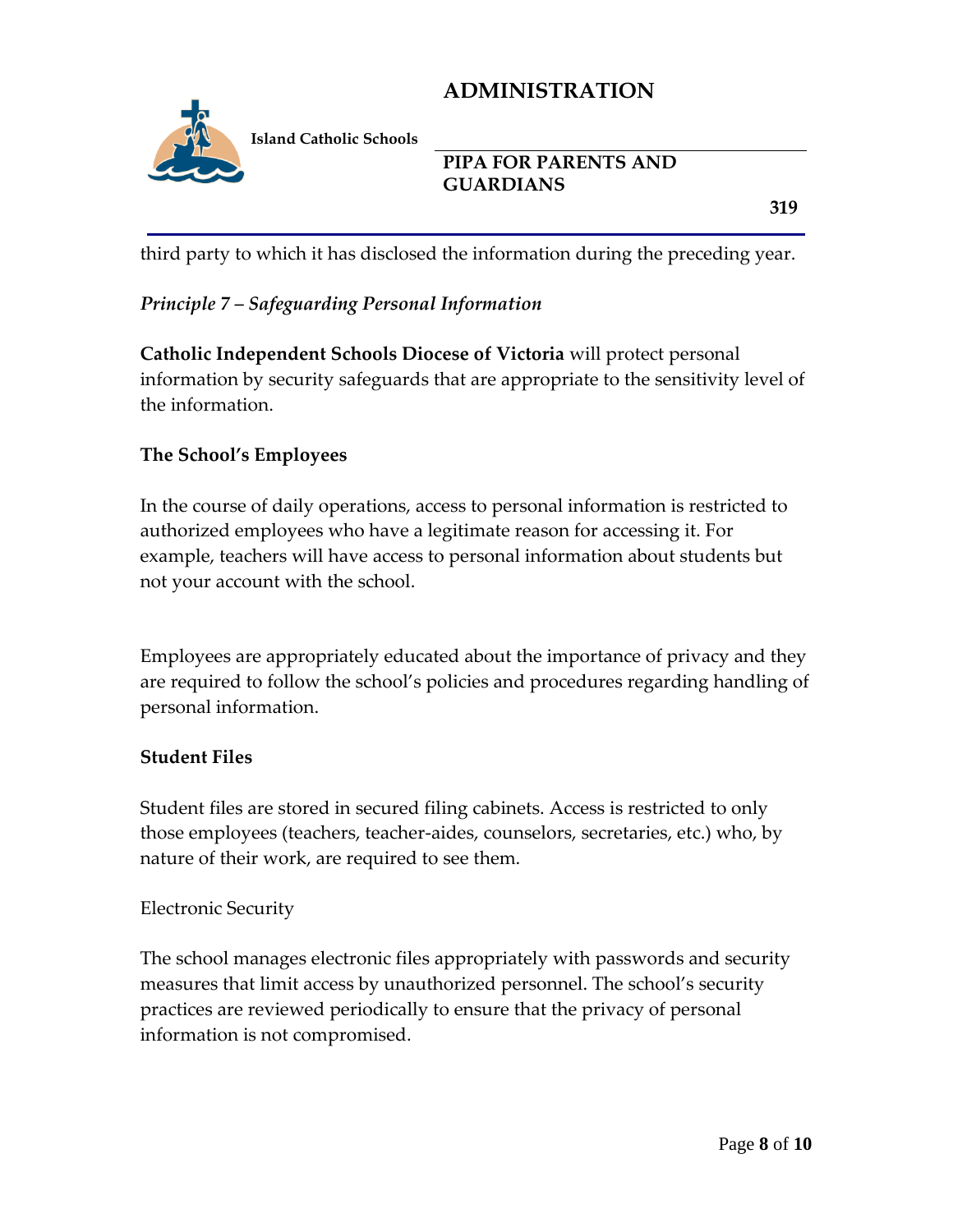

**PIPA FOR PARENTS AND GUARDIANS** 

 **319**

#### *Principle 8 – Openness*

**Catholic Independent Schools Diocese of Victoria** will make information available to individuals concerning the policies and practices that apply to the management of personal information.

Individuals may direct any questions or enquiries with respect to the school's privacy policies or practices to the Privacy Officer of **Catholic Independent Schools Diocese of Victoria**.

#### *Principle 9 – Individual Access*

**Catholic Independent Schools Diocese of Victoria** will inform an individual, upon the individual's request, of the existence, use and disclosure of the individual's personal information, and shall give the individual access to it in accordance with the law.

#### **How May I Access My Personal Information?**

Individuals may access and verify any personal information with appropriate notice so that the office is able to supply the information required. Most of this information is available in the registration forms and other forms that you filled out.

#### **Parent Access to Student Personal Information**

A parent may access and verify school records of the student, with appropriate notice during normal school hours. In situations of family breakdown, the school will grant access to records of students in accordance with the law.

#### *Principle 10 – Complaint Process*

Individuals may question compliance with the above principles.